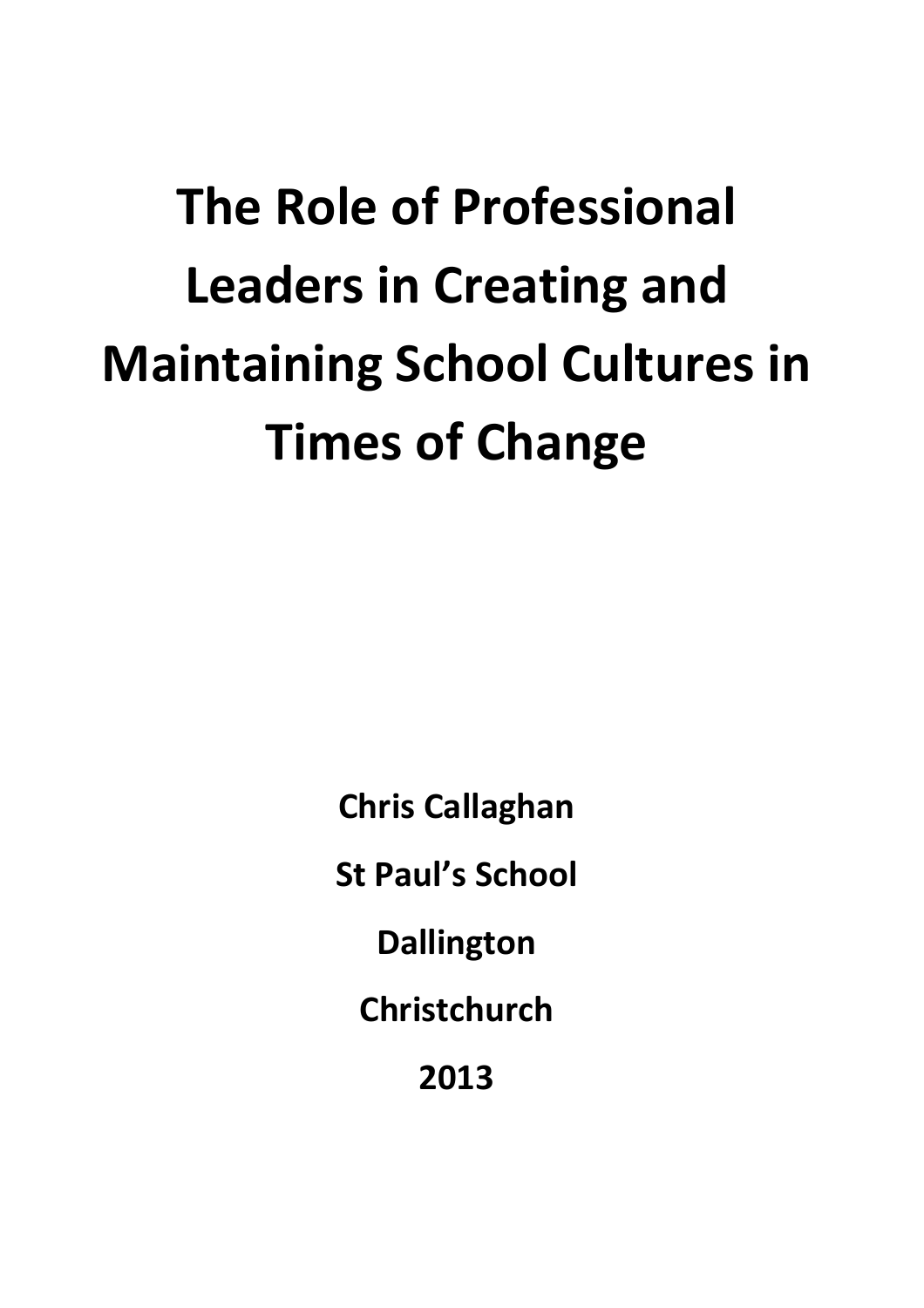#### **Background**

Before September 4<sup>th</sup> 2010, St Paul's was a thriving school with a full roll. We maintained a strong partnership with our Parish and enjoyed excellent community support. The earthquake of 2010 destroyed the school and church, and left many of our families red zoned.

The school eventually located to a temporary site by the Catholic Cathedral at the beginning of term 4 2010. This was not an easy transition. The entire junior school and six teachers shared a hall as there were insufficient teaching spaces. The intermediate classes shared a neighbouring hall while waiting for their classrooms to be ready. Several teachers were required to move classrooms over the term. Apart from the challenges we faced regarding teaching spaces, we needed to rethink the way we operated. Many of our practices had to be modified or totally changed. We could no longer operate the 'way we were used to'.

This all changed on February 22<sup>nd</sup> 2011 with another devastating earthquake. Our temporary home was now within the city cordon and we needed a new home. We relocated to our current site, an abandoned Ministry of Education facility. This has always been a temporary fix.

During this time of change and insecurity our community has remained committed to St Paul's. We have maintained a strong roll and achieved excellent academic results. Last term, in the midst of turmoil and community consultation regarding the future of the school, we received a four to five year Education Review Report, our best yet.

What are we doing that allows such success and fosters strong commitment from our parent community? What role do we as professional leaders play in creating and maintaining positive school culture?

## **Introduction**

This sabbatical was undertaken in Term 2 2013. It followed over two years of disruption and uncertainty in the education sector in Christchurch. The intention was to explore various school options that would assist us in planning a viable future for St Paul's school. We now know that St Paul's School will close and the focus of this research has been adapted. I have met a number of principals from a variety of different schools to gather their views on school culture and how they see their role in maintaining positive school cultures. Each of these schools has faced challenges such as the Christchurch earthquakes, falling or transient school rolls, or a merger. Of particular interest are the viewpoints from principals who have experience in merging schools and their resulting efforts to create a positive culture.

#### The principals were asked three questions:

What do you understand by the term school culture?

How do you see your role as a professional leader?

What impact do you have as a professional leader on the school's culture?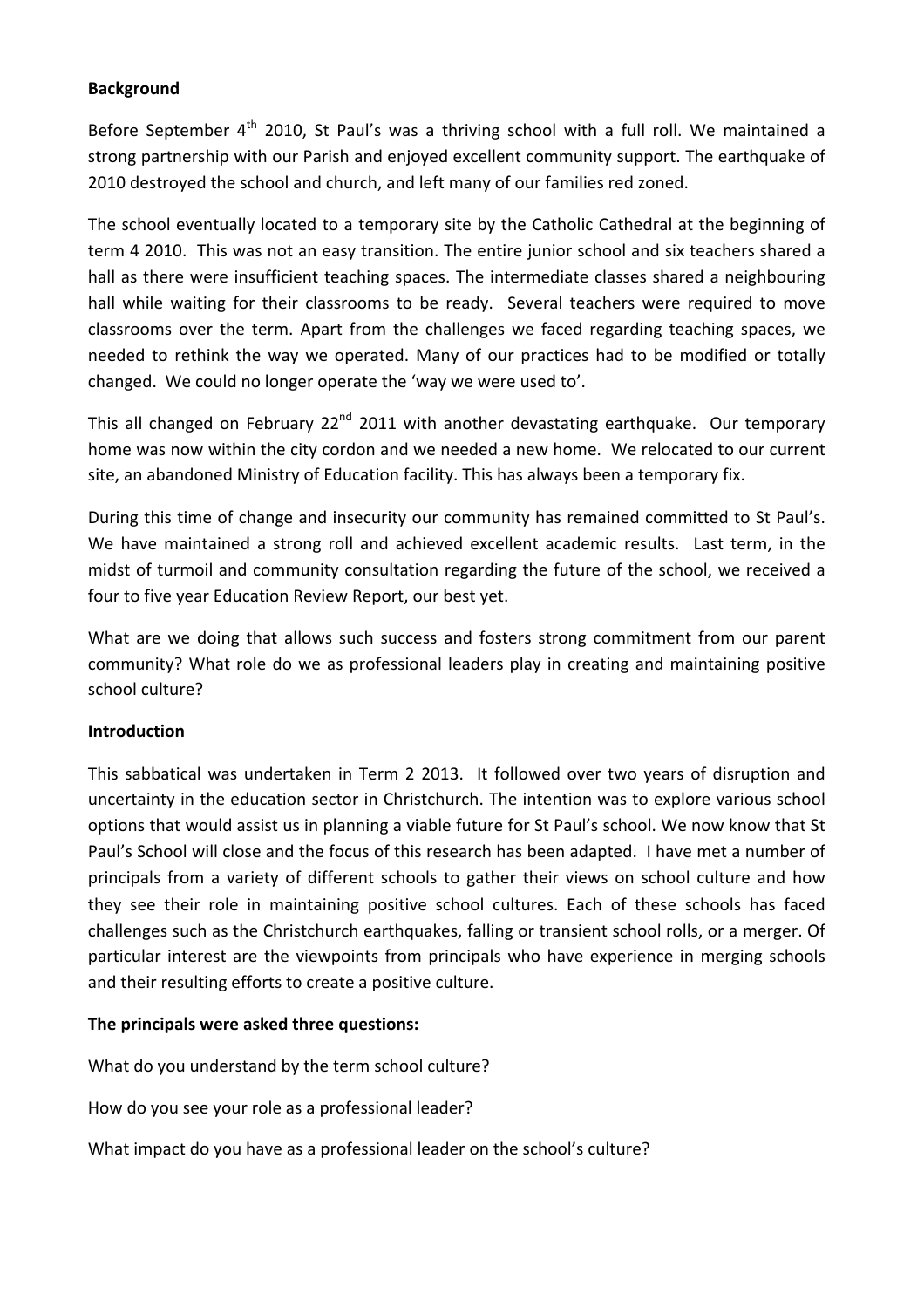## 1. **School Culture: Definition and Characteristics**

Wherever people spend considerable time together, a culture emerges. This may be a workplace, a corporation, a community group, a sports team and so on. Defining culture is difficult. It may be a list of elements or:

an organised set of thoughts, beliefs and norms for interaction and communication; it *is about how people treat each other, how they value one another, how school staff* work together and get along together in a professional and personal sense, it is the *consensus about what is important.* (Sailes, 2008: 74-75)

*More specifically, culture can be defined as shared philosophies, ideologies, beliefs, feelings, assumptions, expectations, attitudes, values and norms* (Schein, 2010a).

Two examples of more inclusive definitions are, 'the peculiar and distinctive way of life' (Sparkes, 1999:5) and 'the way we do things around here' (Bolman and Deal (1991: 252).

Culture consists of certain beliefs, values, traditions, rituals and symbols. Combined they become symbolic of the school and they either create a mutual purpose or spread disharmony. Culture is usually implied rather than appearing in a written document and yet it guides our understanding of what is appropriate and promoted within our schools.

School culture is based on shared experiences that create a sense of community and belonging. A school's culture is usually characterised by deeply rooted traditions, values and beliefs, some of which are common across schools and others which are unique and embedded in a school's history and location. Every school has a culture, planned or not, regardless of its size or location.

As part of this research, I asked the principals to define their school culture. What characterizes their school culture? What key elements did they see as important in defining their culture? The cultures within these schools, although different, appeared to have some shared characteristics. There was a variety of responses but within the responses there were common elements that could be linked. One principal stated, "We all agree with what is important and what we want for our students. We respect and value each and every member of our school community; we work together and care for each other. We are professional. We also treasure our past and our traditions." I have summarised their responses into broad categories: atmosphere, philosophy, values, routines and behaviours.

## **Atmosphere**

This is a general feeling that surrounds the school. Principals referred to it as an impression, a feeling, the mood or tone within the school. It is seen in interactions within the community, and is visible within the first few minutes of being in a school. It is the visible and invisible signs that create a feeling for the school. The interaction between a duty teacher and a student, the busy hum in a classroom, the amount of litter around the grounds, the way the children present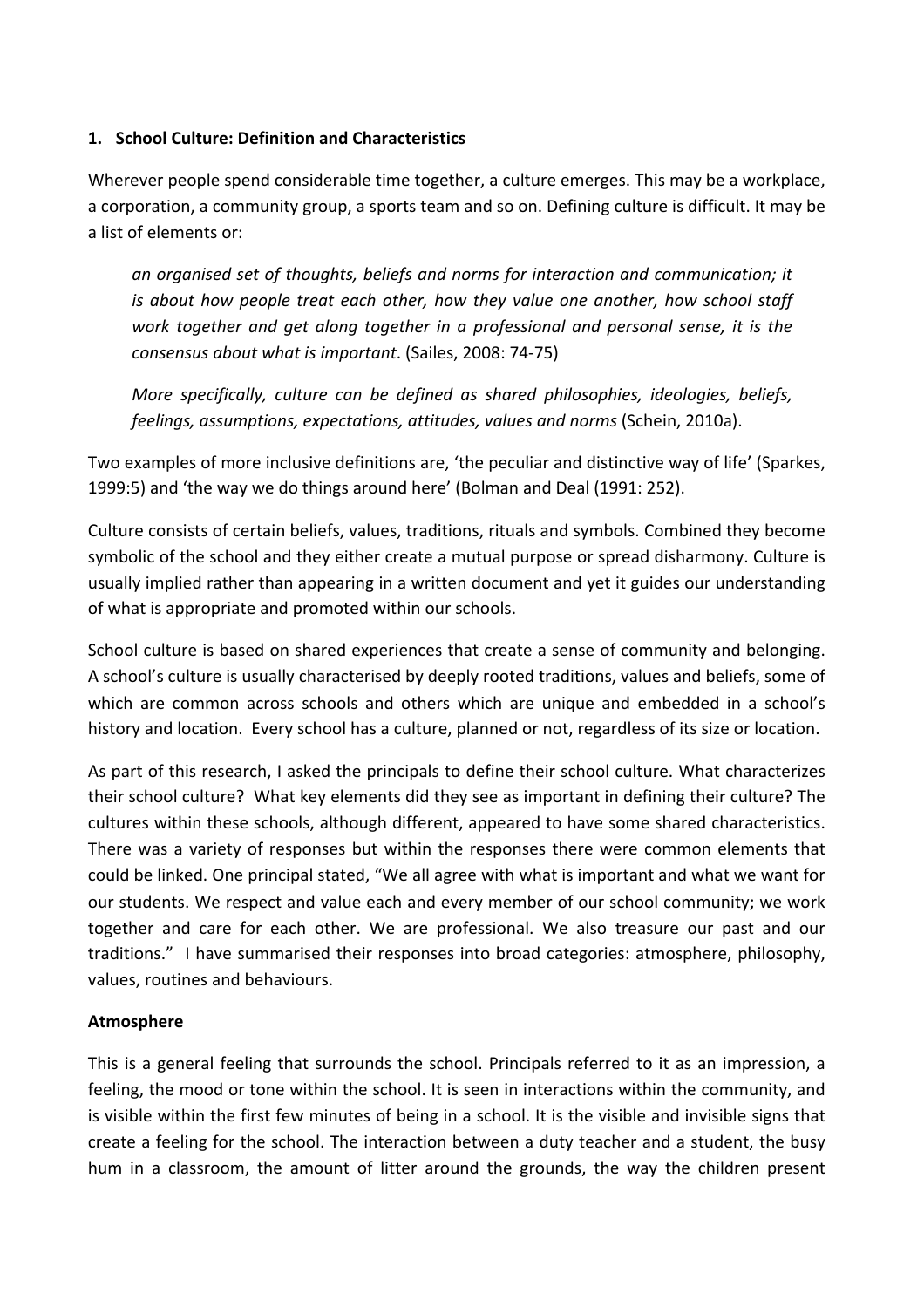themselves and their work. The way they interact with their teachers and each other, are some of the indicators easily visible in a short space of time.

# **Shared!Philosophy**

This philosophy is visible in a school's mission statement and it underpins all decision making. In several of the visited schools, the mission statement was displayed in the foyer or on the schools documentation. These vision statements provide cultural markers. Their typical content seems to be a commitment to develop the potential of all students. This is a promotion of positive and optimistic attitudes presented to current and future students and their families. As one principal stated, "Our parents know what we are trying to achieve. We share this at enrolment meetings, at parent education evenings. They know what drives us. They know what underlies our practice." Another principal of a small catholic school believed that parents chose the school because of its philosophy and thus already had a sound knowledge and understanding of what the school stood for.

## **Shared!Values**

The principals all expected their communities to share some common values and when prompted the values of respect, honesty and compassion featured prominently. Several principals gave specific examples about a practice within the school that highlighted how a 'value' was promoted.

One principal valued high levels of attendance and expected all students to be present at school. The school has procedures in place for when a child is not at school and all unexplained absences are recorded and followed up. These procedures are shared with the community and both parents and children know and understand them. Full attendance is expected and valued by the school.

A second school valued parent partnerships. The principal and staff ensured parents were given opportunities to share in their child's learning. This was not restricted to helping with school transport and sports days, but was more focused on providing opportunities for parents to be part of the learning process. The principal stated, "This is important to us. With such a diversity of ethnicities, our students bring their own cultural identities to the school's identity. We need our parents to be in school with their children and part of our learning culture. It is only when they become involved and present, that they truly understand what we are trying to achieve and how we are trying to achieve it. This partnership is crucial if we want our children to be lifelong learners and reach their potential. It is also important for our parents to understand the school's values."

## **Routines / Behavioural Consistencies**

When the school community members interact, they use a common language, terminology and demeanour. The school community understands their own special rituals and ceremonies. These may be school assemblies, graduation ceremonies, religious observances, sporting events or similar occasions. Either way, the community knows the routine, understands the reason for the event and knows the appropriate behaviour for it.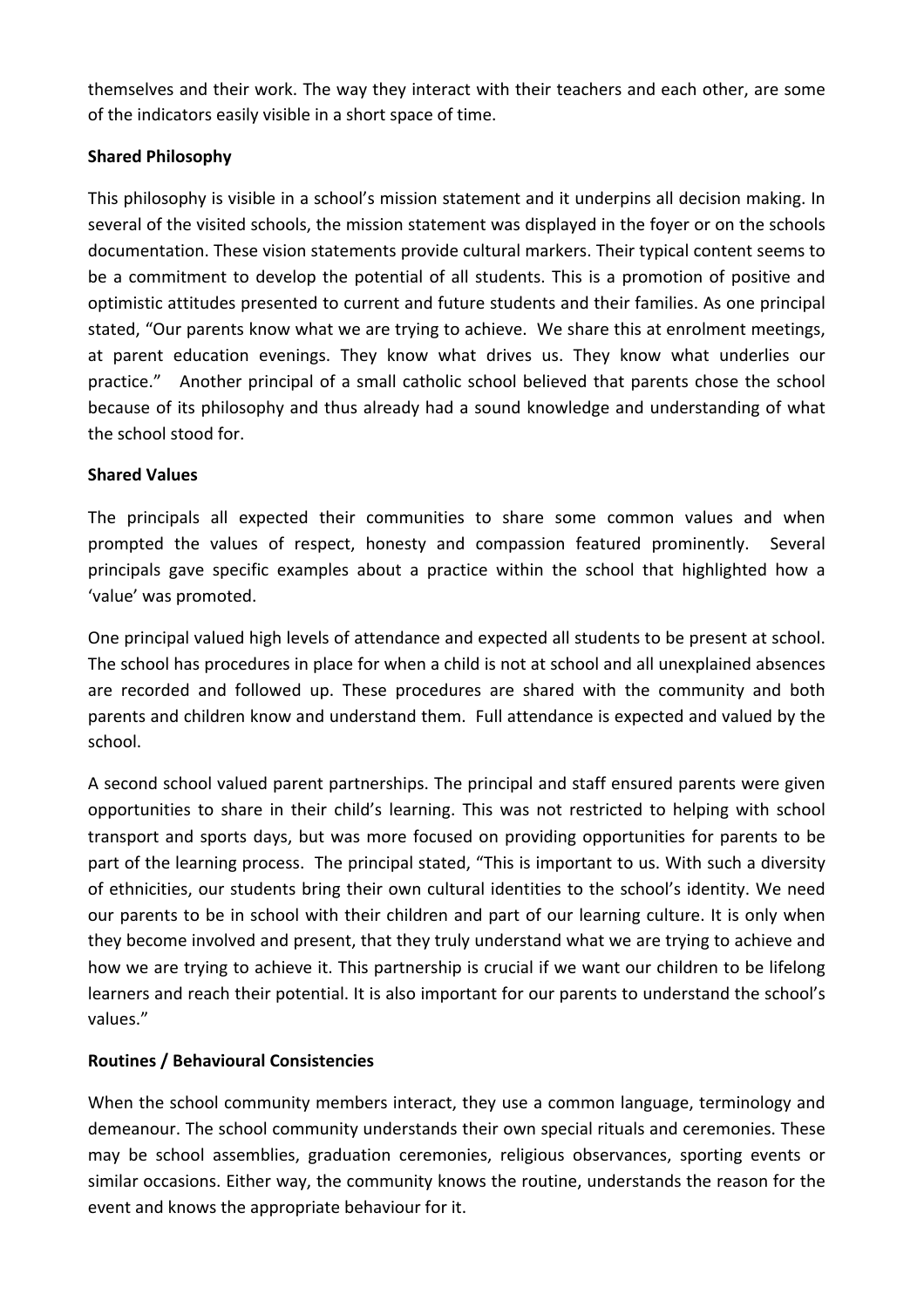One principal talked about their Feast day celebration. The festivities were the same every year. Both parents and children understood what was being celebrated and why. They also knew the 'how' and valued the consistency of the celebration. Each year level had a specific role to play in the celebration and the children looked forward to it. They knew the routines and expectations.

Another principal gave their discipline procedures as an example of consistency within the school. These procedures are followed by all staff, are displayed within the classrooms and are regularly referred to when required. "Our community knows that the school does not tolerate fighting. We provide and teach a raft of strategies for conflict resolution. The students all know the consequences if a fight break out. We have very few physical altercations, only one last year."

## **Standards of Behaviour**

A strong school culture has well established standards of behaviour, for all members of the school community. Students as well as parents know what is expected and what is not tolerated. These standards are clearly communicated and consistently applied by all staff members. Staff members are expected to behave professionally at all times. There are similar expectations for parents. As one principal stated, "I begin the school year with a discussion with my staff on relationships with parents and their role as professionals. We do not always agree with a parent but we need to show our respect for them. It's the same for parents really. I put our complaints policy in the newsletter at the beginning of each year and it is on the website. I expect our parents to respect us as professionals and share their concerns in a respectful manner."

When all these characteristics are taken together, they give some meaning to the concept of school culture. However the culture is interrelated with concepts and practices required for managing schools. These include management practices, school organisation or structure, communication, leadership, and decision making. In a school, principals work with all stakeholders to develop the school's culture (DuFour, DuFour and Eaker, 2008). The principal as leader of the school has to create and maintain a culture that advances the school towards its vision, reinforcing behaviours and practices that are required to continually move the school forward. The principal needs to be both a support and a visionary to the community. Developing and maintaining effective school cultures cannot be left to chance, rather it is a conscious endeavour by professional leaders.

## **2. The Role of Professional Leaders**

Dr Wayne L. Edwards, the associate Professor of Education at Massey University, presented a paper on "Towards the Eminent School: The Importance of Professional Leadership", in 2002. In this paper he defined four elements that are important in the work on school principals: managing the business, working with people, guiding the curriculum and leading towards the future. Each of these four elements must be attended to in order to maintain a successful school culture. I discussed these elements with the principals and asked for their opinion on each.

**Managing the school** is dealing with the day to day tasks, managing the schools property and finances, ensuring school routines are followed, compliance issues completed and so on. 70% of the principals I interviewed stated that the tasks involved in managing the school took most of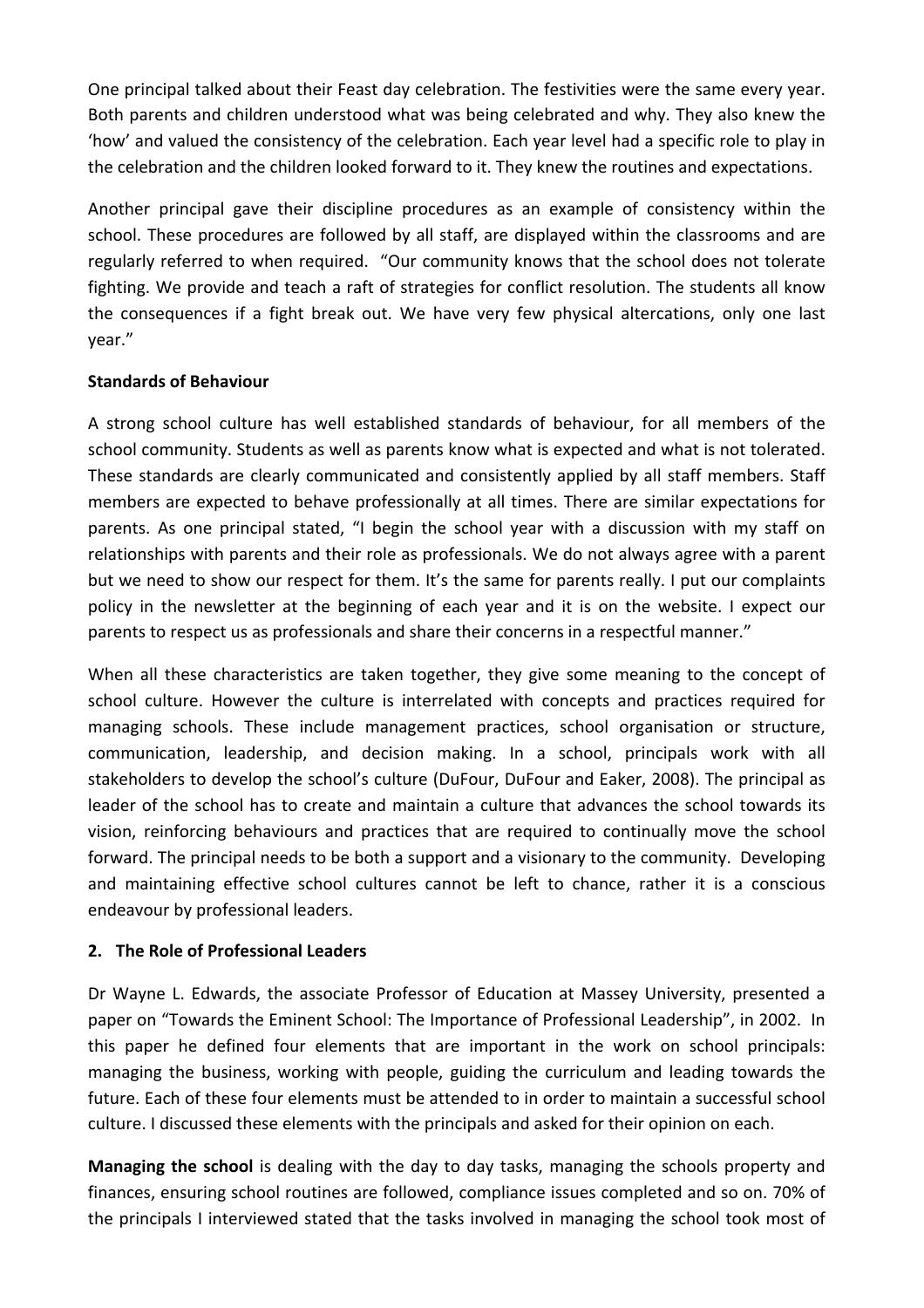their time. These management tasks were seen as essential for staff and student safety and wellbeing. However principals agreed that being well run did not necessarily equate to a healthy school culture. Several principals commented on the conflict between managing the school and leading the school. As one principal stated: "My day began at seven o'clock with trying to get a relief teacher to replace a sick one. On arrival at school, we had a blocked toilet that needed fixing. Two children had not arrived at school so we spent some time tracking them down. I spent some time meeting with a social worker linked to the school, and I tried to write a report for the Board of Trustees. The day passed in a blur and I never got past the management phase."

A second principal commented that she had spent the best part of a week, rewriting aspects of her school charter because her original charter had been criticised by the Ministry. "I need it to be compliant but it does mean I don't have the time to be in the classrooms. We spend a lot of time on administration but I want the school to be seen as high achieving as well as orderly."

**Working with people** refers to the relationships within the school and the way we tend to them. Motivating and supporting staff is a key element in creating positive relationships with the school. Leaders need to be knowledgeable about their staff and aware of their needs and capabilities. They also need to value and respect staff and celebrate their diversity. The principals felt that this was the most challenging element.

One principal talked of the staff member who "undermines me with constant challenges. She makes asides in staff meetings and is completely negative in her outlook. I know she talks to the younger staff about initiatives and makes it incredibly difficult to move the school forward. It drains me of energy."

Another principal brought in trained communication facilitators to work with the staff. The school had recently been part of a merger and the principal was very aware of the history of the school and the lack of unison among the staff and wider community. "I needed to create some unity within the school. It was a group of competent individuals but an incompetent team, if that makes sense. Within their individual classrooms, they did ok. But when anything required collaboration and some compromise, particularly in the area of curriculum development, it was chaos. We are getting there but it takes time and effort, not to say patience and tolerance on my part. Hopefully this will flow over to the wider community."

One recently appointed principal was very aware of the need to connect with the staff. "Developing relationships with the staff takes up a huge amount of time. One teacher may come in and share family news, another travel plans and so on. Making time for these personal discussions is so important and is part of valuing staff. I need to do it, but in a school with twenty staff, it does take time."

The appointment of staff was raised by many principals as a concern. In one particular school, the principal believed it was a balance between hiring staff with professional knowledge and competent practice with staff who exhibited excellent relationship skills. He believed it was really important to appoint staff who fit with the philosophy and culture of the school and that finding the right person was reliant on the principal having a clear vision and philosophy.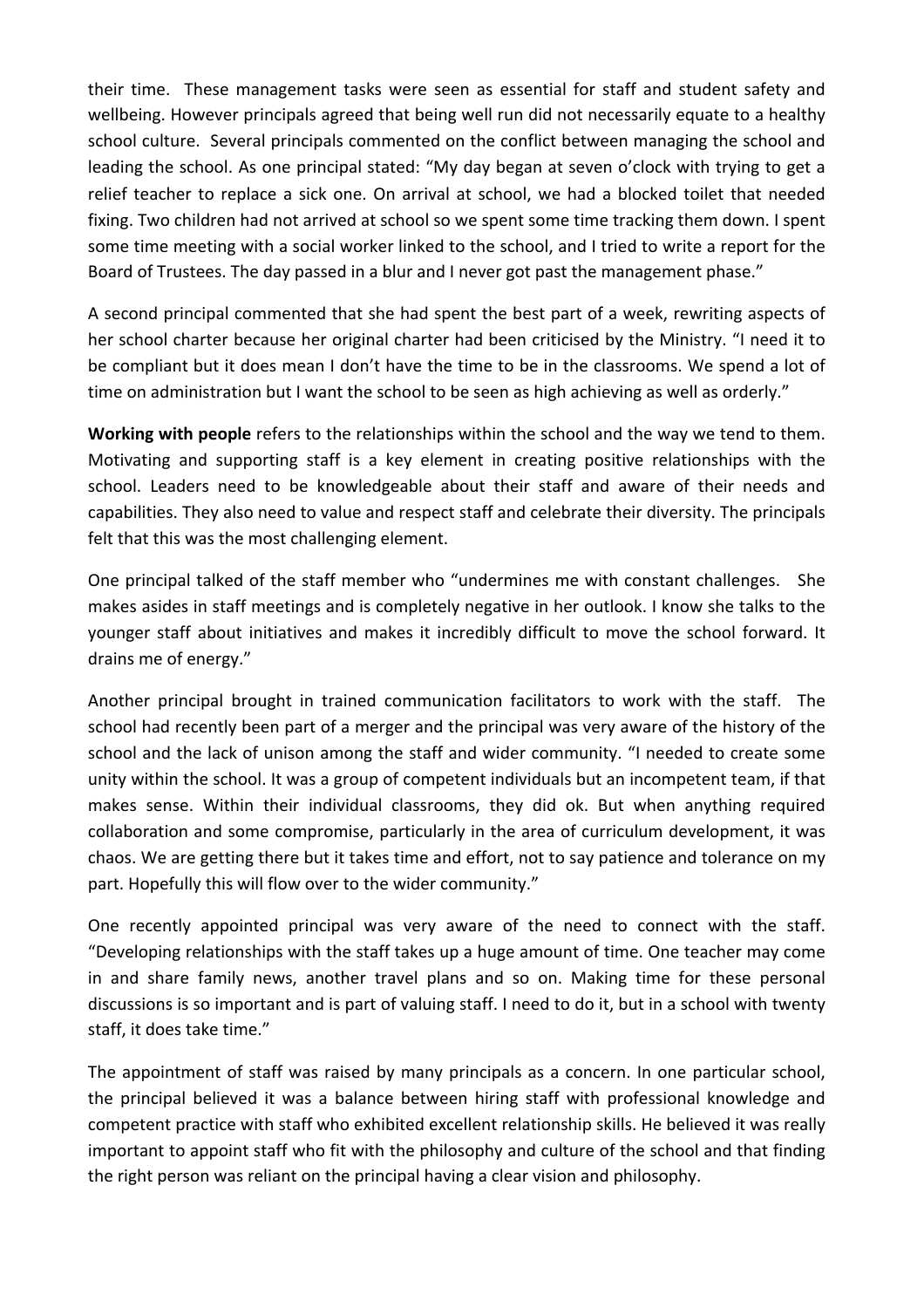Guiding the curriculum, according to Dr Edwards, refers to the "teaching and learning aspect and its promotion and improvement." Planning programmes and learning experiences, developing relevant assessment practices, curriculum development and review all form part of creating an effective school. All the principals regarded this aspect of their role as important and felt very comfortable leading their staff in curriculum development. T

One principal, very involved with his own professional learning communities, believed, "There are so many opportunities for us as principals to keep up to date with curriculum matters. Our professional development options are wide. We receive a lot of written material from the Ministry and ERO but nothing beats the discussions with other principals, at conferences or clusters."

A second principal stated "I believe this is my area of strength. I love learning and I am passionate about the learning of these students. I spend a lot of time on student achievement and making sure that my teachers are similarly engaged. Our leadership meetings always include student achievement updates"

A recently appointed principal said, "This is what we are supposed to do. Focus on student achievement and ways of raising it. I spend a lot of time analysing student achievement data and relating it back to current practices, looking at ways we can improve."

**Leading towards the future** is the development of the school's vision. A principal needs to be reflective about the current culture of the school and thinking ahead about what needs to be done to move the school forward. It is a more long term strategy. This was the most controversial area and in each interview, provocative comments were made by the majority of principals.&

"Who has the time? I am so busy making sure we are compliant and that the students are learning at this point in time. I plan for the year ahead, not the next five!"

"I see only more problems ahead. The Ministry keeps imposing things on us. We have national standards; look alike charters, more rules and regulations, much standardised procedure. We want to move forward but the innovation is being stamped out."

"Our role, according to our Boards and the Ministry, is to manage the school. If the Ministry really wants us to be school visionaries, they need to stop loading us up with compliance requirements and paperwork."

Two of the principals who had experienced either a merger or the result of a merger were more responsive and vocal regarding this aspect of their role.

"This is the most important part of my job, and it keeps me going. Our community is still very divided, an 'us and them' situation. We are not yet one true community. I know what we need to do to become one and I also know this will take time. Focusing on the future helps me get through the difficulties of the present."

"We have been one school now for a number of years. Unfortunately, the merger was not seen as a positive step for the communities and for many the hurt is still pretty raw. It is slowly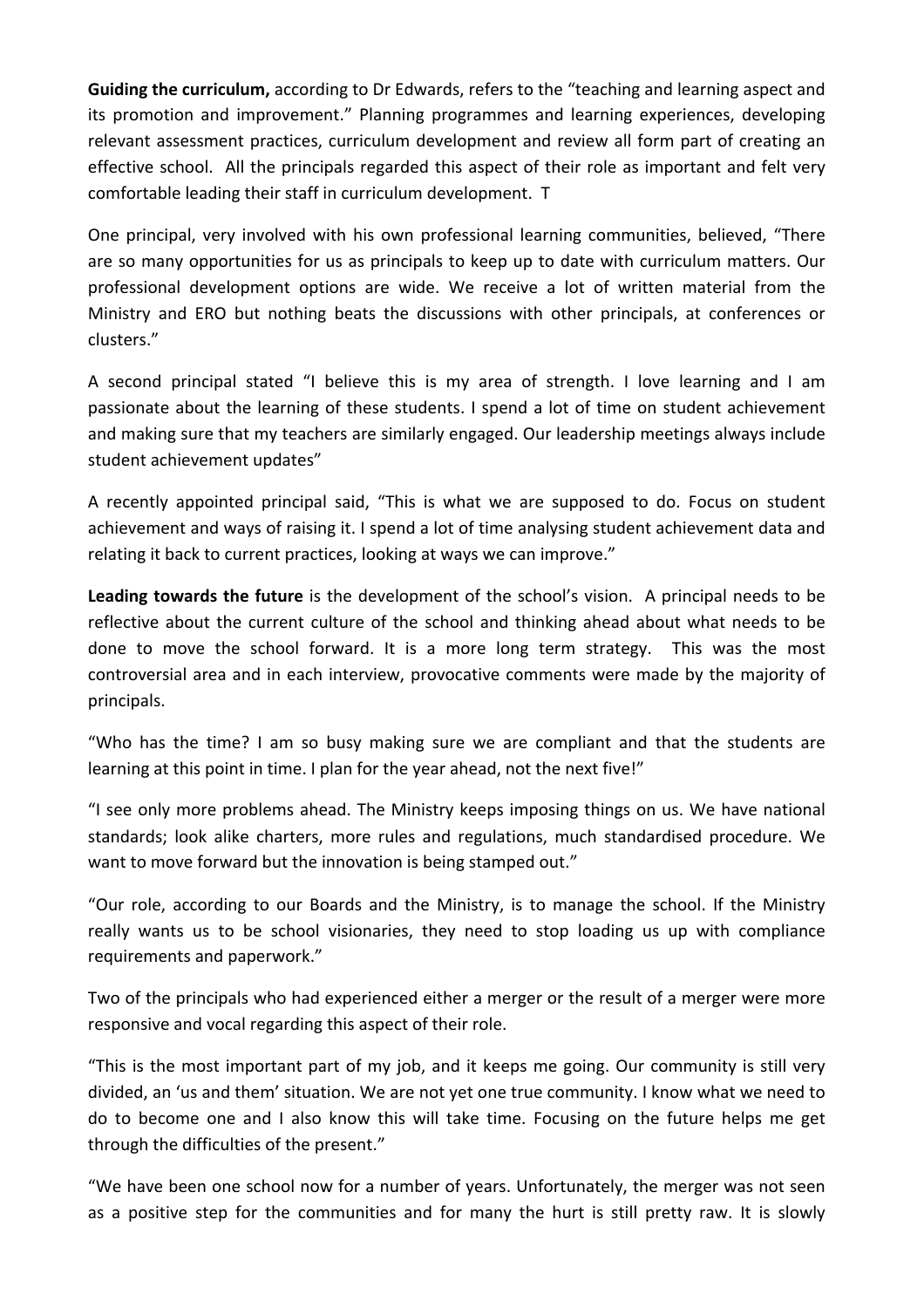improving but it is exhausting. I keep looking ahead to where I know the school could be. I am not sure I have the energy needed to get it there!"

# **3. The Impact of Professional Leaders on the School's Culture**

Thomas Sergiovanni devoted an entire book to the idea of building community in schools. Sergiovanni (1994) states that building community requires the development of a "community of mind" represented in shared values, conceptions, beliefs and ideas about schooling and human nature. He speaks of the importance of schools as communities bound by moral commitment, trust and a sense of purpose. He feels that communities must be built that are inclusive, meaningful and democratic.

This stage of the interviews was more focused on how individual principals understood their role in relation to their school culture. I asked each principal what they saw as their most important actions in creating and or maintaining a positive culture at their school. They worded their answers differently but again the concepts were similar.

## **School Vision and values**

First, principals identified the need for their school culture to reflect the school's vision and values. They try to engage with all the members of their professional learning community. Together they lead discussion on what they value and how they will act to support those values. This in turn provides the direction for the school. The school vision inherently states and reflects the school's values. They described this vision as the "driving force" and "motivator". The vision needs the support of all the stakeholders in order for the school to move forward. How this support was harnessed varied.

Most of the principals stated that at the beginning of each year, teachers and Boards of Trustees met and reflected on what was of value and how these values would be supported throughout the coming year. This was often part of a professional day where time was set aside for trustees to meet with staff. As well as reviewing the school vision, the staff and trustees would reflect on events that affected the culture.

One school employed outside facilitators on one occasion to lead the review but believed this appeared to have little value. The day was quite structured and there were few opportunities for relationship building. The principal believed that the discussion was not as robust, "it was as if the staff were all afraid of saying the wrong thing. We didn't have quite the same ownership as when we worked by ourselves."

One school took all staff and trustees away for a two day retreat. Without other distractions the stakeholders enjoyed two days of "discussion and laughter. We had a lot of fun and we got to know each other better. This was really important for the two new staff members who were able to start the year, knowing more about the school, the staff and the values we hold important. It also builds a positive relationship between the staff and trustees. A good way to start the year."

Principals also acknowledged the role they play in maintaining school culture. As one principal said, "trustees change as do staff. We can have a completely new group of trustees every three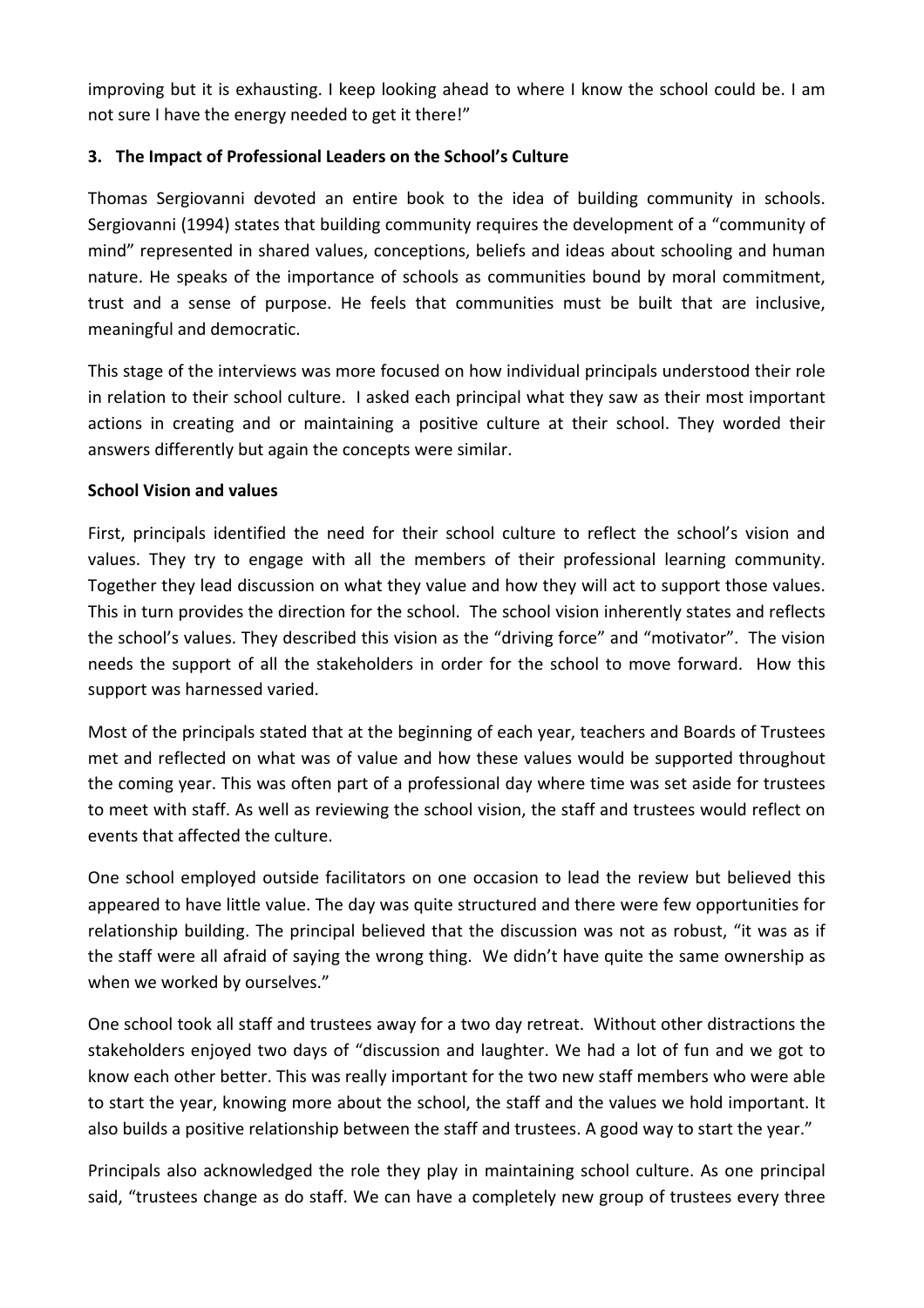years. Teachers also change on a fairly regular basis. I see myself as being the one constant. I know where we have been, where we are now and where we want to go."

Amongst the Christchurch principals included in this study, the devastating earthquakes have had a huge impact and have "changed the way we see and do things. We had to rethink some of our practices and our key values have been strengthened."

A Christchurch principal stated that the earthquakes had resulted in a substantial roll drop. "We lost some key staff members and about a third of our students. We have also gained a group of new students and this group is very diverse. Change this rapid, unsettles the classes and has a noticeable impact on staff. We are working hard at imparting our values as well as adapting to the needs of our new community members."

The uncertainty surrounding the future of the schools appears to have drained many principals of energy. Morale was generally low, even among the principals in less affected schools.

## **Relationships**

Relationships within the school are crucial in maintaining a positive culture. Schools should be nurturing and positive for staff members as well as students and parents. How principals and teachers treat and value each other, share their professional learning, and support one another is crucial. A healthy school culture is based on healthy relationships within the school as well as the wider school community.

## Sergiovanni wrote (1995),

Communities are concerned with ties and connections not contracts. Communities are organised around relationships and felt interdependencies that nurture them. They are *defined by their centers of values, sentiments and beliefs. Members live their lives with* others who have similar intentions. Empowerment focuses more on commitment, *obligations and duties that people feel toward each other and toward their school.* 

The concepts about relationships are broad and principals referenced it differently. The employment of staff came up with several principals.

One Christchurch principal recently employed a teacher from outside of Christchurch. "It was the best thing I did. She had no experience of the earthquakes so wasn't affected in the same way. She bought an energy and positivity to the staffroom, as well as laughter that had been missing since the earthquakes. Our lives and the way we live them have been so heavily compromised. She helped us move on."

At a merged school, the principal felt that hiring the staff was the most important role in contributing to the culture of the new school. "Some of the teachers chose not to move to the new school and I had several vacancies to fill. I looked for teachers that matched my vision for the new school and who held similar values. I then spread these new employees throughout the school. They were a breath of fresh air and helped break down the 'us and them' mentality."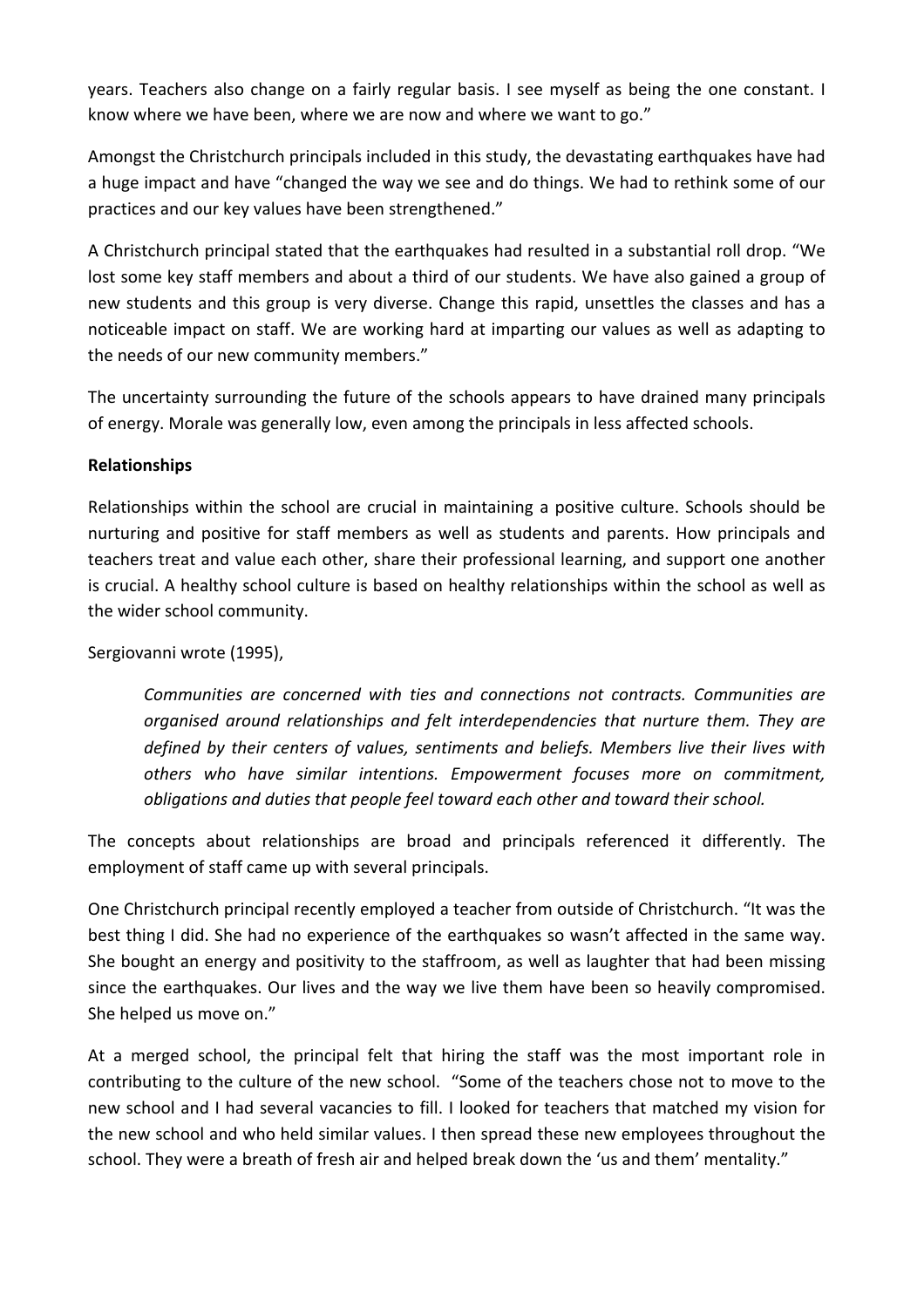In an area where a new Catholic school was being established, the principal commented, "The trustees and I had a clear vision for what we wanted the school to be. This was shared with prospective teachers and was part of the employment process. A key question we asked at the interviews was how they would contribute to this vision. This helped us understand which employees really wanted to work at this new school and those that just wanted a job."

Another key issue was the discussion around leadership within the school and the relationship between key members. Principals talked about shared leadership and equality and that it was important to create a sense of ownership and equity, where teachers feel involved in the decision making. One principal believed "that my teachers actively participate not only in creating the goals but help keep us moving forward." Another principal stated "that shared responsibility brings shared accountability."

All the principals mentioned the importance of effective communication, whether it was communication with staff, students or parents although the level of importance given to it varied. Also, it became clear during the interviews that principals' understandings around communication also varied. One principal rated communication as highly important, but was less clear when asked for examples of shared and meaningful communication and referred to his frequent newsletters and an updated website. He didn't mention staff or students.

Another also focused on parents and gave a parent meeting as an example. At this meeting the trustees and the principal shared their vision of the school with those interested parents. This was a "well presented" meeting and "parents went away with a better understanding of where we were coming from." When questioned further, she agreed that although parents were invited to ask questions at the end, there was not really the opportunity for parents to contribute to the vision or review it in any way. It was an information evening. These evenings do have an important place in the communication process but in this instance communication was one way.

However several of the principals referred to open and honest communication as the key to building effective relationships and maintaining strong school culture. Shared leadership and building teams were terms used to illustrate how communication worked in their schools.

Successful professional leaders create effective channels of communication for sharing knowledge and expertise. They consult widely and encourage all staff and parents to share their views and feel some ownership over the school's future. Staff in leadership roles are encouraged to develop ideas which help meet the school's vision. This open communication allows for new projects and developments which are seen as collective responsibility and this gives the school community ownership of school improvements. This leads to a high sense of unity and trust, a strong and positive school culture which can withstand the challenges facing education.

#### **Conclusion**

Patrick Duignan, from the Australian Catholic University, spoke at the Australian Primary Principals' Association National Conference in 2003. He stated "Leaders in schools are confronted by external and internal challenges and expectations that make demands on their time, expertise, energies and emotional wellbeing. They are, increasingly, being held accountable for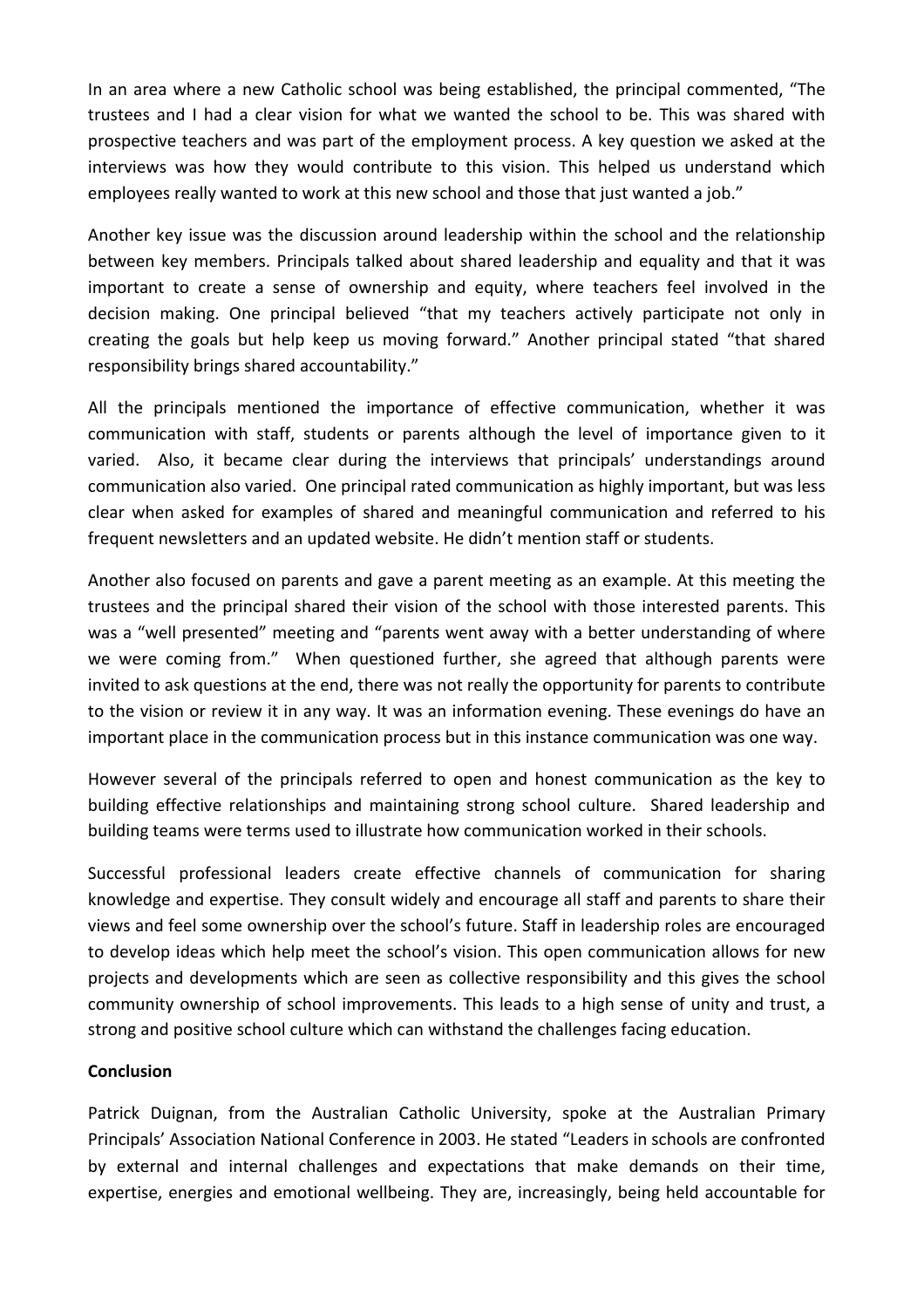their performance and are expected to comply with ethical and moral standards in their relationships and practices" (Duignan & Bhindi, 1997, Starrat, 1993, Taylor, 1991, Terry, 1993).

Never has this been more pertinent than to the principals in Christchurch since September 2010. Principals have experienced confusion and frustration in their attempts to respond to challenges and pressures, both personal and professional, associated with the earthquakes. School closures, mergers, falling rolls, surplus staffing, financial stresses, uncertainty and anxious staff have had a huge impact on principals.

The role of the principal in managing these issues and keeping a school culture strong and positive is crucial. It is the principal's role to ensure their school's culture reflects the vision and values and they do this by engaging with all members of the school community. Together they reflect on their values and vision and work together to support the school's values and vision.

In times of change and challenge, these values are heightened and some become more important than others but they have always been a value. As an example, a school might have pastoral care as a value, and believes it does this well. However, when a natural disaster strikes, pastoral care might become the most important value. Organising food parcels, counselling, distributing water, comforting parents and children becomes vitally important. Whatever the particular challenge facing the school, the role of the principal becomes more visible and the principal needs to be adaptable to the changing needs of the community.

Teachers who already operate in a high trust environment are more likely to respond to these challenges with a collaborative approach and a willingness to work together in the face of adversity.

The role of the principal is certainly crucial in how these challenges are met. If the principal has already established a positive effective school culture, then this school is better set up to manage times of uncertainty and change. The culture already exists; staff and parents are already part of a strong supportive community. The community then becomes united in facing the challenges.

Where a school faces a merger, the challenges are immense. The professional leader has to respect and acknowledge the existing cultures of the merging schools while at the same time, creating a new culture. The communities need to feel valued and equity is crucial. Where one community feels disaffected, they are less likely to work together and a principal will struggle to create the high trust environment so necessary for success.

Dr Wayne L. Edwards placed leading towards the future as highly significant in the role of the principal. Unfortunately this was the area that the principals spent the least amount of time on.

> *Coming together is a beginning. Keeping together is progress. Working together is success Henry#Ford*